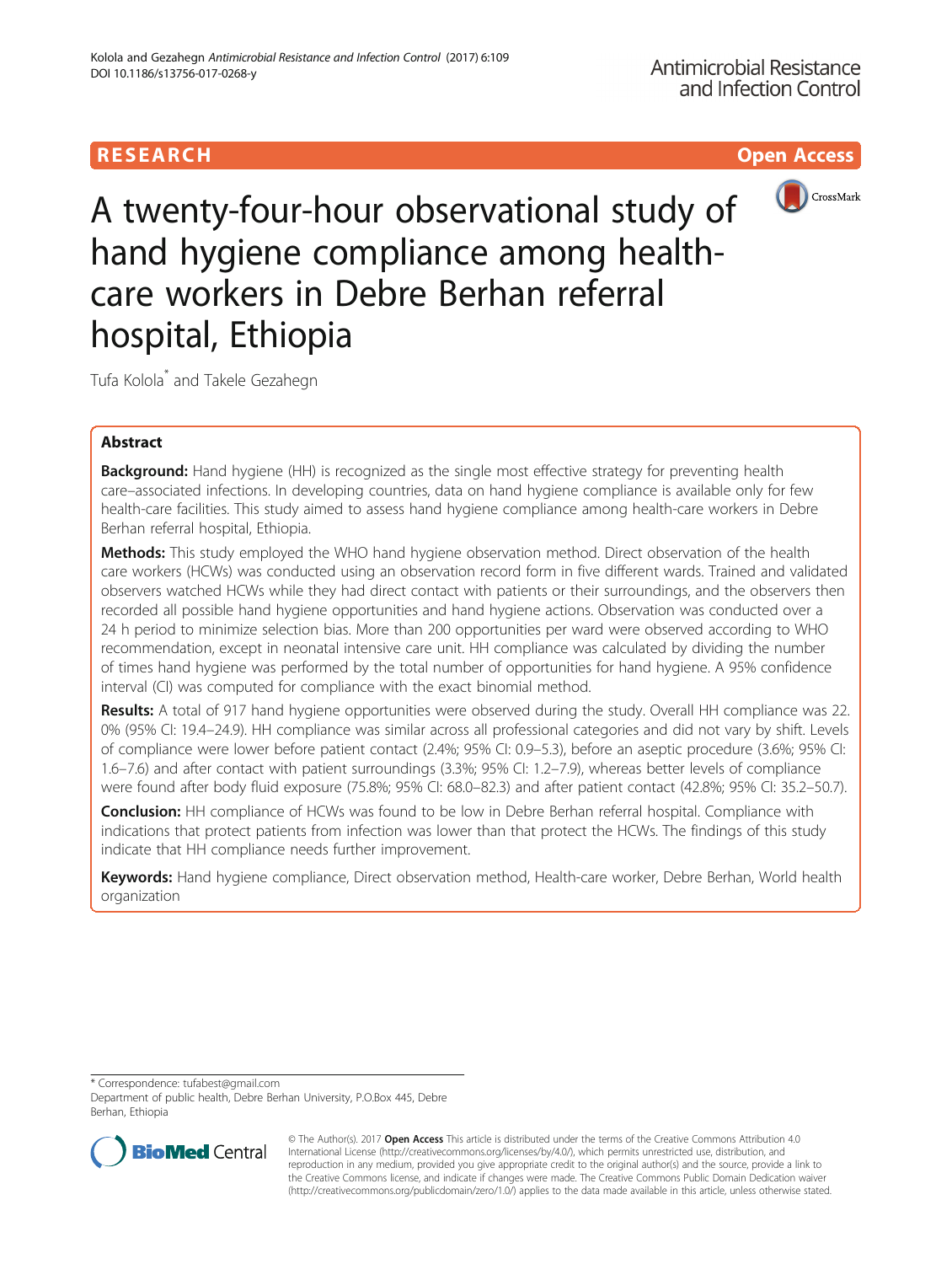# Background

Health care-associated infections (HAIs) are a major threat to patient safety worldwide [[1](#page-4-0)–[4\]](#page-4-0). Such infections spread between patients in the health-care settings by various means, mainly via the hands of health-care workers (HCWs) [\[5](#page-4-0), [6](#page-4-0)].

Hand hygiene (HH) is the single most effective strategy for preventing HAIs [[7](#page-4-0)–[9](#page-4-0)]. Hand hygiene is defined as either rubbing the hands with an alcoholbased handrub or handwashing with soap and water [[6](#page-4-0)]. WHO has launched a multimodal hand hygiene improvement strategy to optimize hand hygiene in health care settings [[10](#page-4-0)]. This strategy is now recommended as the most reliable and evidence-based method for ensuring sustainable hand hygiene improvement around the world [\[11](#page-4-0)–[16](#page-4-0)]. HCWs compliance with hand hygiene during routine patient care is an integral part of this strategy. HH compliance is measured in a variety of ways. These include: direct observation, handrub consumption, and survey methods [[17, 18\]](#page-4-0). Direct observation of HCWs using WHO's hand hygiene observation tool is currently recognized as the gold standard for hand hygiene monitoring in the sequence of care [[6](#page-4-0), [10, 17\]](#page-4-0).

World Health Organization has endorsed "My five moments for hand hygiene" approach, the moments when hand hygiene is required, to effectively interrupt the spread of HAIs [\[19](#page-4-0)]. This approach encourages HCWs to clean their hands, i.e., (1) before patient contact, (2) before an aseptic procedure, (3) after body fluid exposure, (4) after patient contact and (5) after contact with patient surroundings [[20](#page-4-0)]. The World Health Organization (WHO) has defined these moments as hand hygiene opportunities (HHOs) to which HCWs should comply with [[10, 18](#page-4-0)]. Hand hygiene opportunity exists whenever one of the indications for hand hygiene occurs. Each opportunity corresponds to hand hygiene action [\[18](#page-4-0)].

In developing countries with high burden of healthcare-associated infections, improving HCWs compliance with hand hygiene during routine patient care is urgently needed for the patient safety [[2, 21](#page-4-0)]. Despite the clear benefits of hand hygiene practices in healthcare settings, compliance remains an issue in developing countries [[11](#page-4-0)]. In Ethiopia, data on hand hygiene compliance is available only for few health-care facilities [\[14, 22](#page-4-0)]. In Debre Berhan referral hospital, HCWs compliance to the WHO's five moments for hand hygiene was not investigated so far. This study aimed to assess hand hygiene compliance among health-care workers in Debre Berhan referral hospital through direct observation of the WHO's five moments. The result of this study provides insights about hand hygiene compliance level of health care providers.

# **Methods**

# Study setting

A cross-sectional study was conducted in Debre Berhan referral hospital using the WHO hand hygiene observation method. Debre Berhan referral hospital is located in North Shoa Zone of Amhara Region which is about 130 km away from Addis Ababa to Dessie. Currently, this hospital serves as a referral centre for a population of North Shoa Zone of Amhara region and for other population from the neighbouring regions. The hospital has a total of 307 HCWs: 38 physicians, 153 nurses, 26 midwives, 7 anaesthetists, 31 laboratory technicians, 2 physiotherapists, 4 dentists, 6 radiographers, 4 optometrists and 36 pharmacists. In addition, 48 medical interns were affiliated to this hospital during data collection. This study was conducted from May 2 to 9, 2017 in the selected wards (Medical, Surgical, Paediatric, Obstetrics and gynecology, and Neonatal intensive care unit) of the hospital. All HCWs, including medical interns, having direct contact with patients or their surroundings in the selected wards were observed.

### Data collection

Data were collected using standardized WHO's hand hygiene observation tool for direct observation (Additional file [1\)](#page-3-0). Before conducting observation sessions, observers were trained in accordance with the WHO's hand hygiene observation method [[23](#page-4-0)]. Thereafter, observers were validated by one of the authors based on Sax et al.'s [[6\]](#page-4-0) recommendation. In the first case, each observer engaged in an observation session during a patient care situation. Each observer completed the observation form separately while observing the same HCW and the same care sequence. Results were then compared and discordant notifications were discussed. This process was repeated until concordance is reached in terms of the number of hand hygiene opportunities and hand hygiene actions that occurred [[6, 20\]](#page-4-0).

In brief, three nurses directly watched 261 HCWs having direct contact with patients or their surroundings, and recorded all possible HHOs and HHAs. Observation was conducted over a 24 h period in each ward to minimize selection bias. The HCWs were unaware of being observed to minimize "Hawthorne effect". Each HCW was observed for a maximum of four HHOs during the observed care sequence. More than 200 opportunities per ward were observed according to WHO recommendation [\[23](#page-4-0)], except in neonatal intensive care unit (NICU). Few opportunities were observed in NICU due to the small number of HCWs working in this unit.

### Data analysis

Data analysis was done using Epi Info 7 and SPSS version 21. Data set underlying the findings is available within the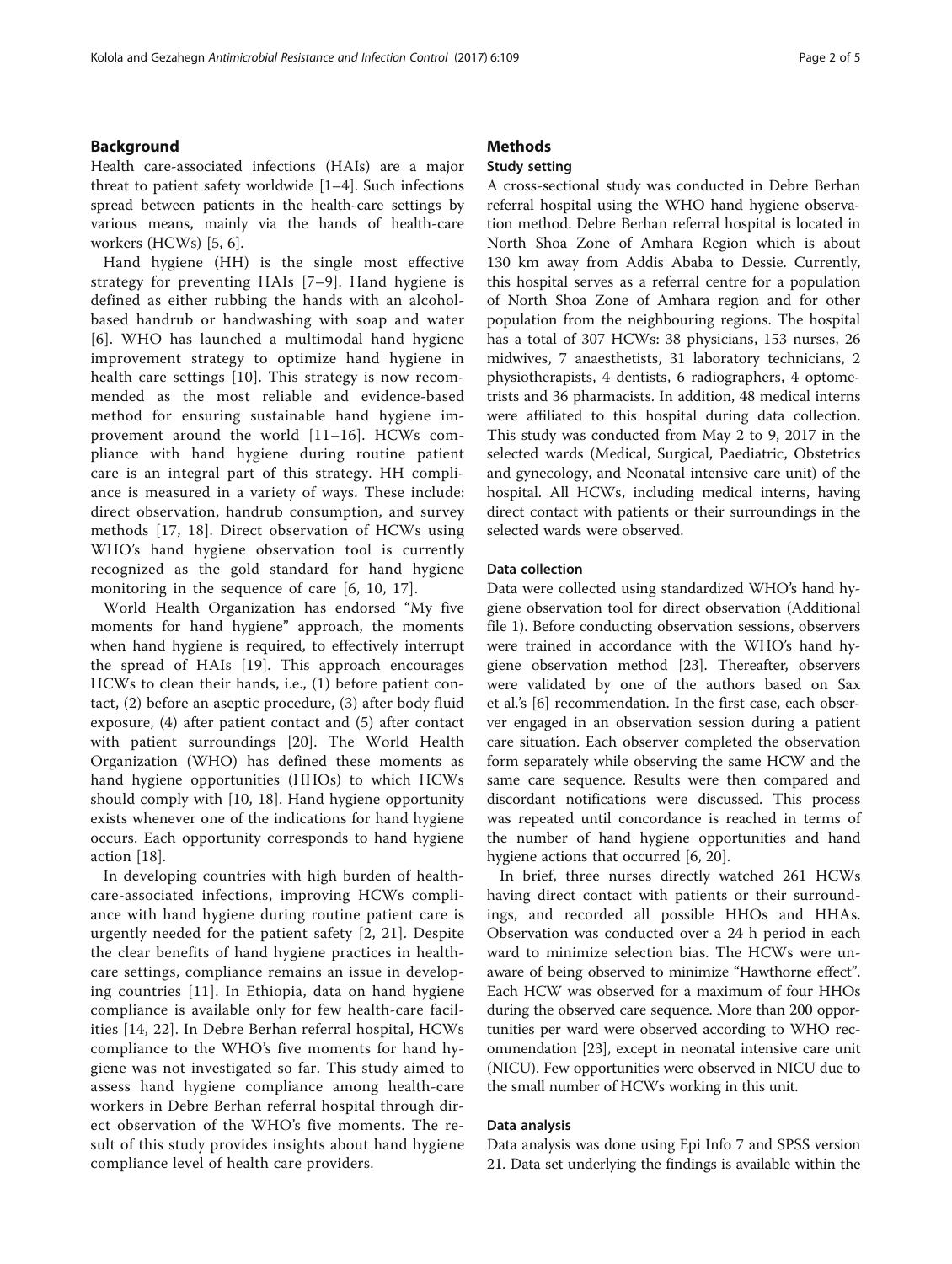supplementary information files (Additional file [2](#page-3-0)). Overall compliance was calculated by dividing the number of times hand hygiene was performed by the total number of opportunities for hand hygiene. We also estimated HH compliance by professional categories, and "my five moments for hand hygiene". A 95% confidence interval (CI) was computed for compliance with the exact binomial method. Overlapping 95% confidence intervals were interpreted as not being significantly different.

## Results

### Hand hygiene compliance

A total of 917 opportunities for hand hygiene were observed during the study. The overall HH compliance was 22.0% (95% CI: 19.4–24.9). HH compliance was 20.6% (95% CI:16.2–25.9) for doctors, 22.9% (95% CI:19.2–27.0) for nurses, 21.2% (95% CI:13.9–30.8) for midwives, and 23.2% (95% CI: 13.4–36.7) for other HCWs. HH compliance was slightly higher in the neonatal intensive care unit (NICU) and paediatric ward compared to other wards. HH compliance varied according to the five moments for hand hygiene. Levels of compliance were lower before patient contact (2.4%%; 95% CI: 0.9–5.3), before an aseptic procedure (3.6%; 95% CI: 1.6–7.6) and after contact with patient surroundings (3.3%; 95% CI: 1.2–7.9). Better levels of compliance were found after body fluid exposure (75.8%; 95% CI: 68.0–82.3) and after patient contact (42.8%; 95% CI: 35.2–50.7) (Table 1).

Hand rubbing was performed in 95, (47.0%; 95% CI: 40.2–53.9), out of the 202 hand hygiene actions. Hand rubbing was frequently performed, (55.8%; 95% CI: 45.7– 65.5), after patient contact while handwashing with soap and water was more frequent, (76.6%; 95% CI: 67.9–83.9), after body fluid exposure compared with other indications (Fig. [1](#page-3-0)).

### Hand hygiene resources

In this study, sink to patient beds ratio was 1:4.9, and soap was available to 36.4% of the sinks. Alcohol-based handrub was available for 16.8% (18/107) of the patient beds.

## **Discussion**

This study captured hand hygiene compliance of HCWs over a 24 h period. Overall hand hygiene compliance was low (22%). HH compliance was low across all professional categories and similar by shift. In line with our study, HH compliance was found low in previous studies [\[14, 22](#page-4-0), [24](#page-4-0)]. In low-income and middle-income countries, HH compliance was averaged 22·4% before multimodal intervention [[11\]](#page-4-0). Hand hygiene compliance was much lower in the present study compared to post- multimodal intervention studies from India (82%) [[15\]](#page-4-0), Kuwait (61.4%) [\[25](#page-4-0)], and Colombia (77%) [\[26](#page-4-0)].

| <b>Table 1</b> Hand hygiene compliance of HCWs in Debre Berhan |  |  |
|----------------------------------------------------------------|--|--|
| Referral Hospital, May 2017                                    |  |  |

| Characteristic        | Hand hygiene<br>opportunities (n) | Hand hygiene<br>actions $(n^a)$ | Compliance, %<br>(95% CI) |
|-----------------------|-----------------------------------|---------------------------------|---------------------------|
| Over all              | 917                               | 202                             | 22.0 (19.4-24.9)          |
| Professional category |                                   |                                 |                           |
| Doctor                | 286                               | 59                              | 20.6 (16.2-25.9)          |
| Nurse                 | 476                               | 109                             | 22.9 (19.2-27.0)          |
| Midwife               | 99                                | 21                              | 21.2 (13.9-30.8)          |
| Other HCWs            | 56                                | 13                              | 23.2 (13.4-36.7)          |
| Ward                  |                                   |                                 |                           |
| Medical               | 207                               | 44                              | 21.2 (16.0-27.6)          |
| Surgical              | 203                               | 38                              | 18.7 (13.7-24.9)          |
| Paediatric            | 211                               | 56                              | 26.5 (20.8-33.1)          |
| OB/GYN                | 219                               | 43                              | 19.6 (14.7-25.7)          |
| <b>NICU</b>           | 77                                | 21                              | 27.3 (18.0-38.8)          |
| Shift                 |                                   |                                 |                           |
| Morning               | 369                               | 86                              | 23.3 (19.2-28.0)          |
| After noon            | 318                               | 74                              | 23.3 (18.8-28.4)          |
| Night                 | 230                               | 52                              | 22.6 (17.5 - 28.4)        |
| Indications           |                                   |                                 |                           |
| bef. Pat              | 255                               | 6                               | $2.4(0.9-5.3)$            |
| bef. Asept            | 195                               | 7                               | $3.6(1.6 - 7.6)$          |
| aft.b.f               | 149                               | 113                             | 75.8 (68.0-82.3)          |
| aft.pat               | 166                               | 71                              | 42.8 (35.2-50.7)          |
| aft.p.surr            | 152                               | 5                               | $3.3(1.2 - 7.9)$          |

bef. Pat before patient contact, bef. Asept before an aseptic procedure, aft.b.f after body fluid exposure, aft.pat after patient contact, aft.p.surr after contact with patient surroundings, HCWs Health care workers, n Number of opportunities for hand hygiene,  $n^a$  Number of positive hand hygiene actions, CI Confidence interval, Other HCWs, Laboratory technician, dentist and physiotherapist, NICU Neonatal intensive care unit, OB/GYN, Obstetrics and gynecology

The possible reason for low compliance in our study might be due to the WHO's multimodal HH improvement strategy which was not implemented. For instance, HH resources were deficient at the point of patient care. There were no visual reminders for hand hygiene at work place. Similarly, there was lack of HH monitoring and provision of performance feedback to HCWs. Studies have demonstrated that implementation of a multimodal strategy is globally accepted as best approach to achieve HH compliance in healthcare settings [[11](#page-4-0), [27, 28](#page-4-0)].

Hand hygiene compliance was inconsistent by the five indications for hand hygiene which might be another reason for low compliance. Lower levels of compliance were witnessed for indications before patient contact, before an aseptic procedure and after contact with patient surroundings. By contrast, compliance with hand hygiene was relatively higher after body fluid exposure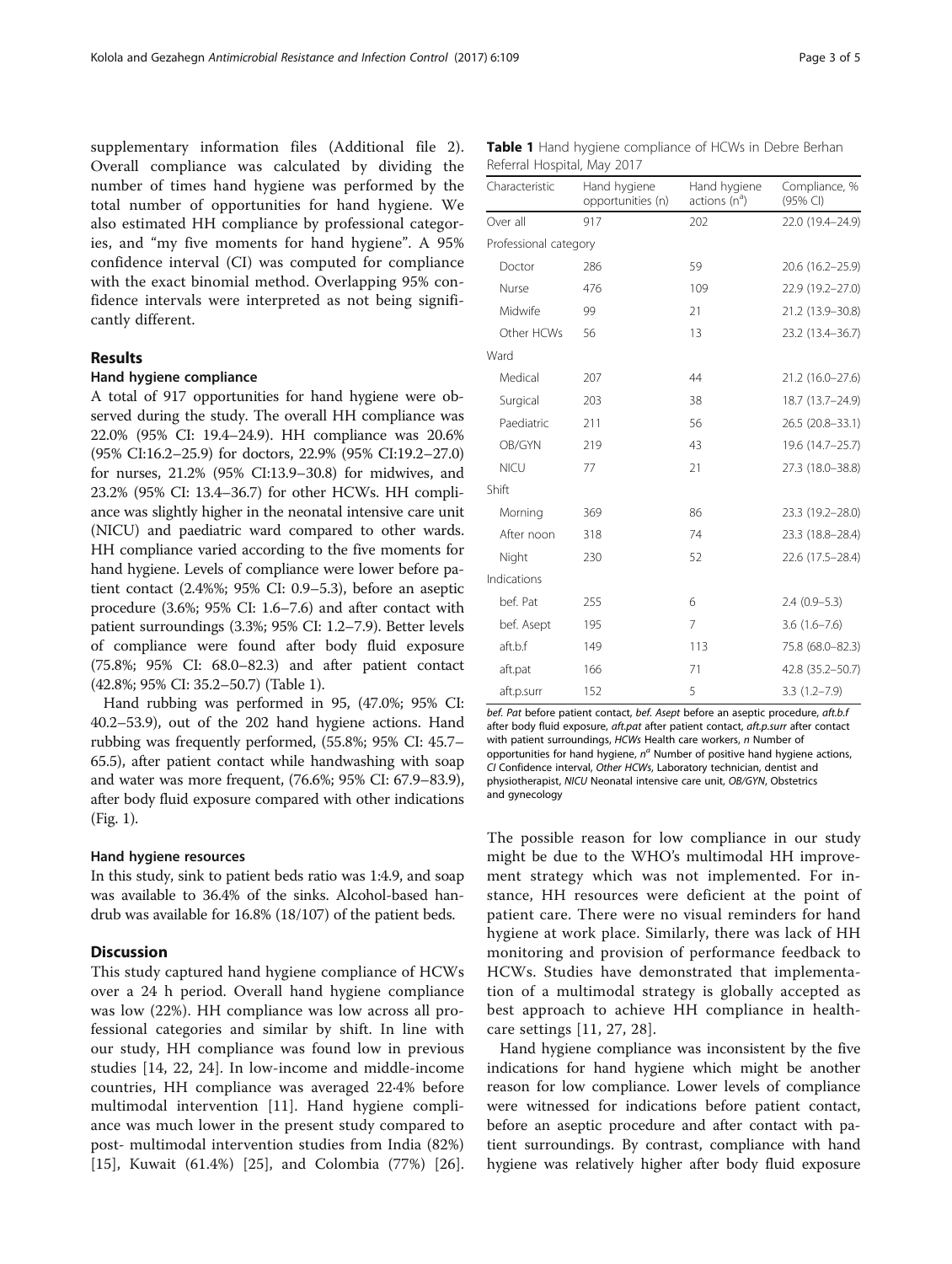<span id="page-3-0"></span>

followed by after patient contact. This suggests that HCWs more likely to perform HH for the indications that protect themselves from microbial contamination and infection rather than that protect patients. Selfprotection tendency of HCWs has been identified in multiple studies [[11, 25, 29](#page-4-0)–[31](#page-4-0)].

Hand rubbing is recommended as the gold standard for hand hygiene according to the "my five moments for hand hygiene" in clinical situations [\[9](#page-4-0), [21](#page-4-0)]. Particularly in resource-constrained settings, the use of alcohol based hand rubs is a practical solution to overcome constraints because they can be distributed individually to staff for pocket carriage and placed at the point of care [\[20](#page-4-0), [21\]](#page-4-0). In contrary to findings from other studies [[11, 12](#page-4-0), [32](#page-4-0)], the present study revealed that hand rubbing was not the preferred means for hand hygiene. One reason could be that alcohol based hand rub was deficient at the point of care and was obstacle to performing HH according to recommendation. Ensuring availability of alcohol-based hand rubs at the point of patient care is a key factor for hand hygiene improvement in previous studies [[30, 33, 34\]](#page-4-0).

The strength of this study is that observation was done over a 24 h to minimize selection bias. In addition to this, the HCWs were unaware of being observed to minimize "Hawthorne effect". This study was not free of limitations. This study solely employed direct observation method. As a result, did not address why HH compliance was found to be low. The cross-sectional results of this study might not be representative of HH compliance throughout the year. This study conducted in a single hospital, and hence the generalizability of our results to other settings might be limited.

# Conclusion

This study showed that HH compliance of HCWs was found to be low. Indications that are high risk to the patient have lower compliance. This suggests that the need of HH compliance improvement strategy is evident. Implementing WHO's multimodal strategy is crucial to improve HH compliance of HCWs. Access to HH resources should be emphasised as an integral part of HH improvement strategy.

## Additional files

[Additional file 1:](dx.doi.org/10.1186/s13756-017-0268-y) Hand hygiene compliance observation form. (DOC 407 kb) [Additional file 2:](dx.doi.org/10.1186/s13756-017-0268-y) Hand hygiene compliance data set. (SAV 71 kb)

#### Abbreviations

CI: Confidence interval; HAI: Health-care associated infection; HCW: Health care worker; HH: Hand hygiene; HHA: Hand hygiene action; HHO: Hand hygiene opportunity; HR: Hand rubbing; HW: Hand washing; NICU: Neonatal intensive care unit; OB/GYN: Obstetrics and gynecology; PSG: Patient safety goal; WHO: World Health Organization

## Acknowledgements

Not applicable.

#### Funding

Not applicable.

# Availability of data and materials

All data generated or analysed during this study are included in this manuscript and its supplementary information files.

#### Authors' contributions

TK: conception of the idea, study design, facilitation of data collection, data analysis, drafting the manuscript. TG: study design, facilitation of data collection, revising the manuscript. Both authors read and approved the final manuscript.